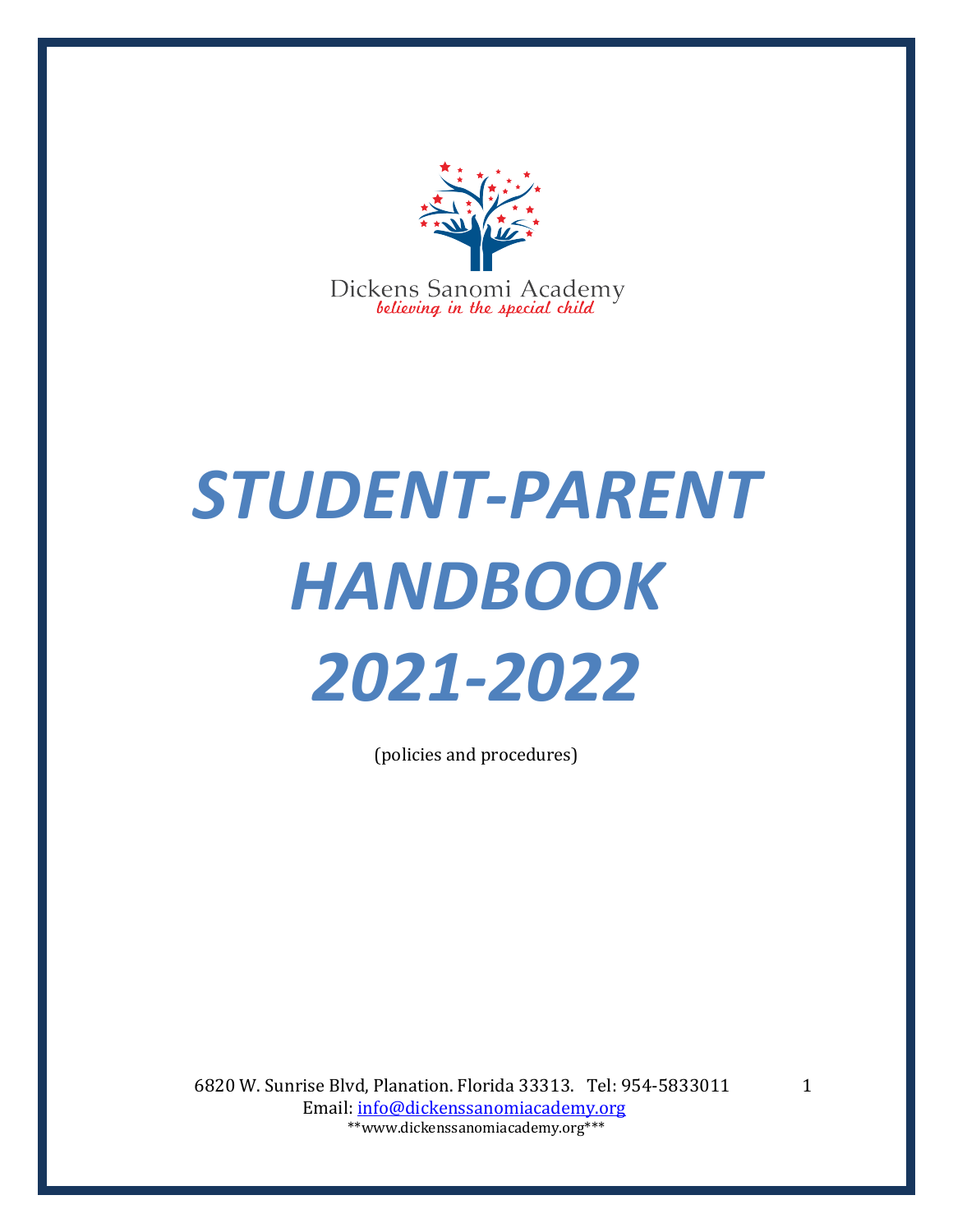Dear DSA Parents and Students.

A new school year is upon us again and we are very excited to have your family here at Dickens Sanomi Academy. As you will find, we will do everything we can to provide a warm, caring, and safe environment for your child (children) and family. This Parent/Student Handbook is designed to help you with the protocol and policies that govern our school.

Please take a few minutes to read this handbook in its entirety to become familiar with our school policies and procedures. As always, we are here to answer any questions or concerns you may have about the contents of the handbook. Please contact us any time if you need clarification on any of the enclosed information.

We look forward to an amazing year at t Dickens Sanomi Academy!

Sincerely,

Foroni

Juliet Sanomi Principal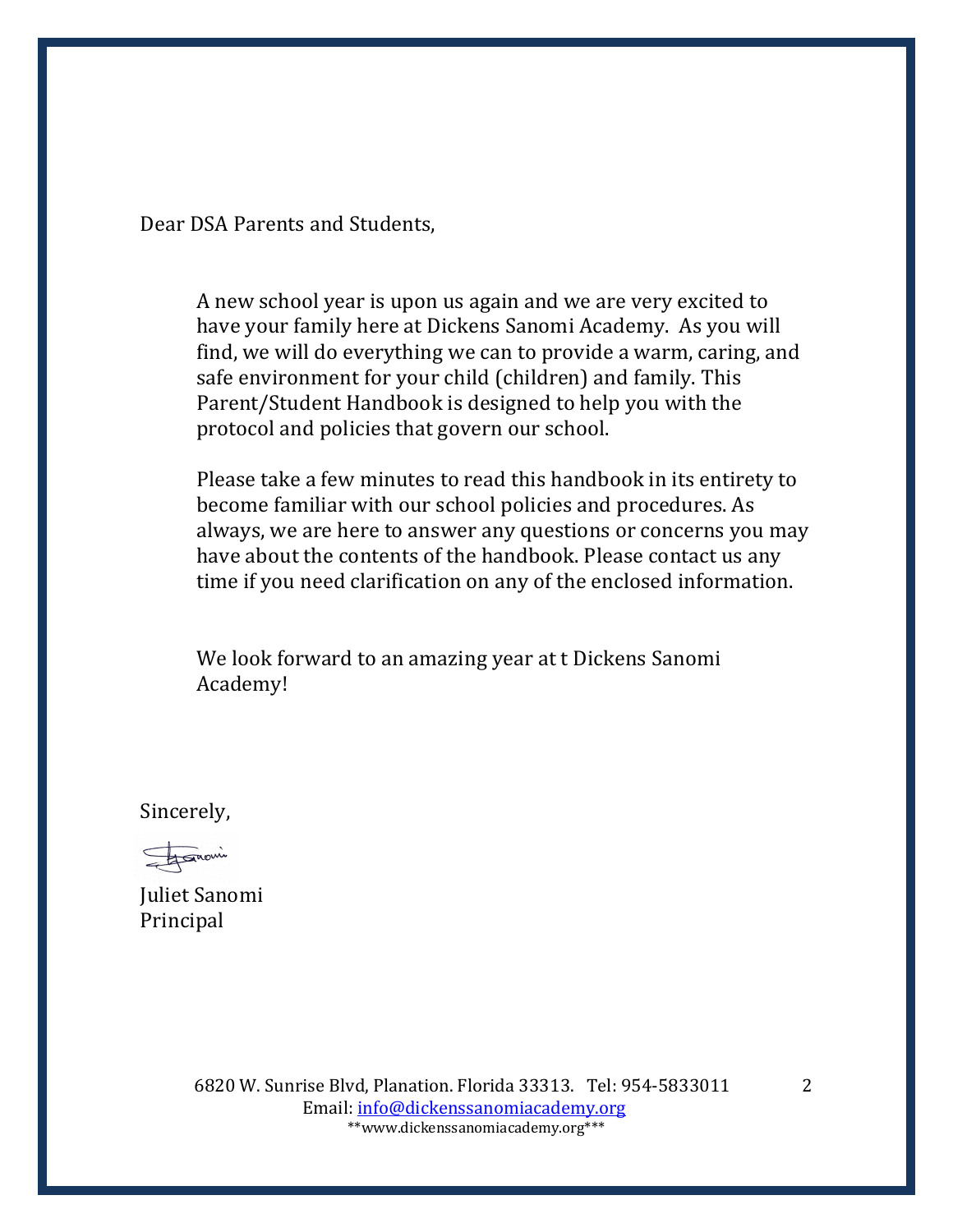#### **ARRIVAL**

It is important that students are at school each day prepared to learn. **Our instructional day begins promptly at 8:10am each day. Students may be dropped off no earlier than 7:45am.** Early Care is provided from 6:45am to 7:45am, please sign up if needed. A warning bell will rings each day at 8:00am to alert students that they have 5 minutes to get to class, unpack, and get settled for the day. **Students arriving after 8:10am are considered** tardy and need to be signed in by a parent or guardian in the main office before **proceeding to class. Please note, class will begin promptly at 8:10am.** Please make sure morning routines are in place at home to help with a safe and timely arrival to school each day. 

## **TARDIES/EARLY CHECK OUT**

Being at school on time is one of the best ways to get your child off to a good start for the day. School hours are 8:00am - 3pm with instruction beginning promptly at 8:10am. If your child **arrives after 8:10am, a parent/guardian must sign in at the main office where the tardy student will receive a tardy pass to enter class.** 

## **ATTENDANCE**

Regular attendance is an important factor in student success in school. DSA attendance policy requires students to be in school by 11:45 am to be counted present. If you check your child out before 11:45 am, he or she will be counted absent for that day. The policy further states that parents will be notified after a student has accumulated Eight (8) unexcused absences in the school year. Notification of excessive absences is warranted after an accumulation of Four (4) and Eight (8) absences. Families may lose their scholarships based on excessive absences. Absences must be accompanied by a call to the school or a note to the teacher. Excessive absences may require validation such as a doctor's note.

### **EARLY DISMISSAL**

DSA sets aside 5 Early Release days for staff development. School is dismissed at 12:00 pm on these days. Please make arrangements to have your child picked up on time or go to after school if/when after school care is offered. If your child does not regularly attend after school program, you will need to register for care on early release days if needed. Please adhere to these deadlines and processes to ensure your child is taken care of on the early release days.

#### **DEPARTURE**

All students are dismissed at 3pm. This time of the day is just as busy as the arrival time with students looking forward to the second half of their day. Students signed up for after school program with **DSA Enrichment Center** will be escorted to the Aftercare room by 3:15pm. Students being picked up by parents will be escorted by a teacher to the car line on the rear end of the building to be handed to their ride. **Students will not be release through the front office after 2: 45pm.** To facilitate a safe departure for all students and to make sure we know whom students are leaving with, we ask that you adhere to the following guidelines. Thank you for your patience as we work to supervise and get students home safely.

6820 W. Sunrise Blvd, Planation. Florida 33313. Tel: 954-5833011 Email: info@dickenssanomiacademy.org \*\*www.dickenssanomiacademy.org\*\*\*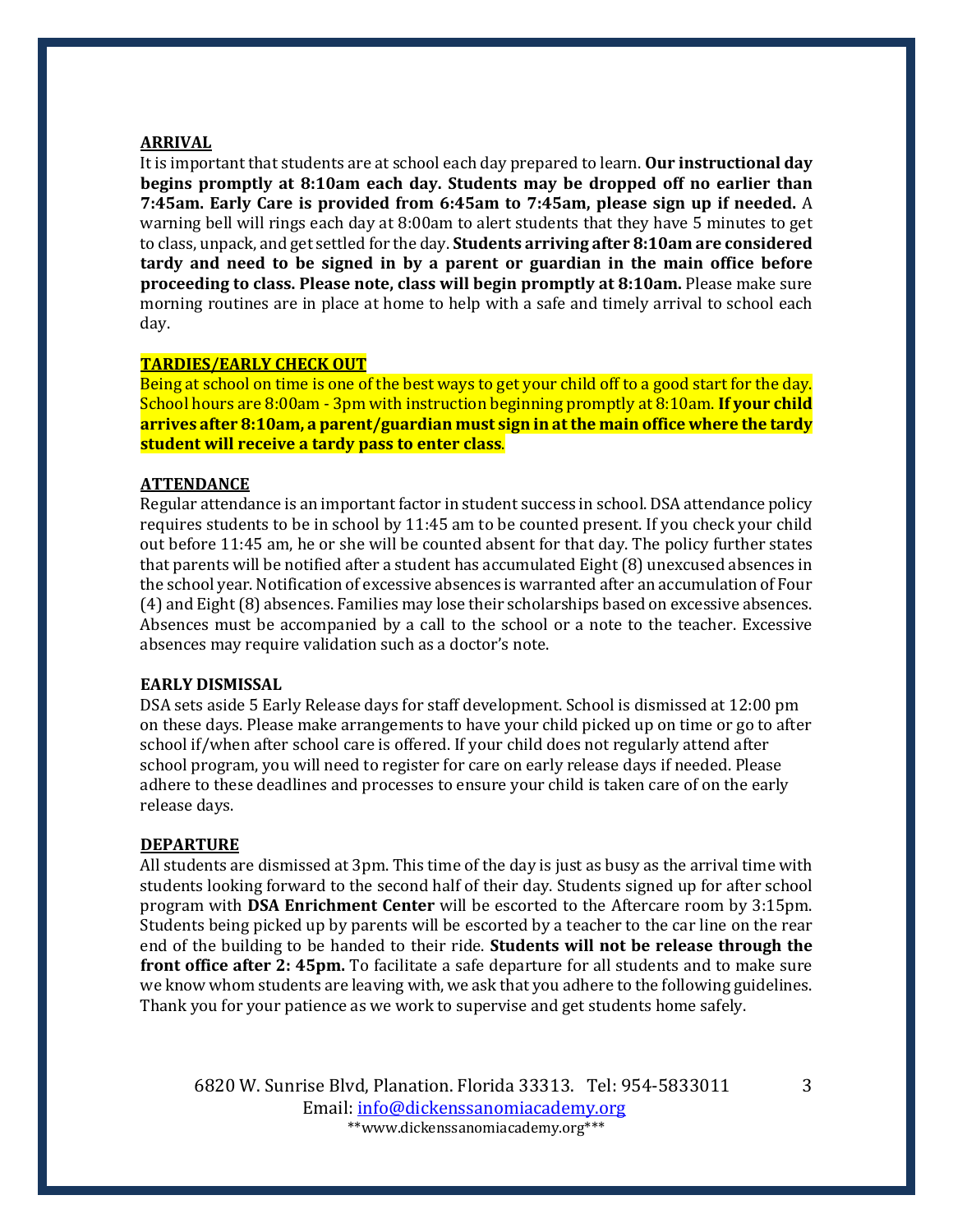# **COMMUNICATION**

We encourage you to keep in touch with your child's teacher about his/her progress and classroom happenings. There are several ways to have effective communication between home and school. These include the standard written notes, email, ClassDojo and by phone. You should expect staff members to respond to emails and other written communication within 24 hours. Teachers are not available to have unscheduled conferences or to answer extended questions either first thing in the morning or at any time during the school day. If you need to speak to your child's teacher about more involved concerns or questions, please schedule a conference. When you have questions or concerns about your child's progress, behavior, grading practices, peer issues, and/or other classroom issues, you should first contact your child's teacher with your concerns/questions.

# **Day-to-Day Communication**

Please make sure your child is aware of after-school pick-up plans or transportation arrangements before leaving home each day. In the event of changes please send a written note to the teacher. If someone else is to pick your child up from school, a written note with your instructions is required and a valid ID card. **If your child is not signed up for after <u>school care, they MUST be picked up at 3pm. Students will be registered in</u> afterschool care after 3:15pm, and parents are required to pay the fees of \$45 for that day.**

# **CONFERENCES**

Teachers will schedule at least two conferences with each student's parent during the school year. Parents are encouraged to contact the teacher at any time with questions or concerns. Regular communication between the home and school is critical.

# **-SUGGESTIONS FOR PARENTS AT A SCHOOL CONFERENCE:**

- 1. Decide in advance what you want to ask the teacher. Write down questions to prepare for the conference.
- 2. Ask the child if there is anything he/she would like you to discuss with the teacher.
- 3. Share information about your child with the teacher. We are more effective in working with your child when we know about him/her.
- 4. If you have a concern, remain calm until you and the teacher have had time to discuss it thoroughly.
- 5. Ask the teacher how you can help meet some of your child's needs at home and try some of the suggestions.
- 6. *Schedule conferences in advance*. Teachers cannot interrupt their classes during the day.

The principal is available to discuss parent concerns or questions at any time; however, PARENTS SHOULD TALK TO THE TEACHER FIRST UNLESS IT IS AN EMERGENCY OR URGENT *MATTER*.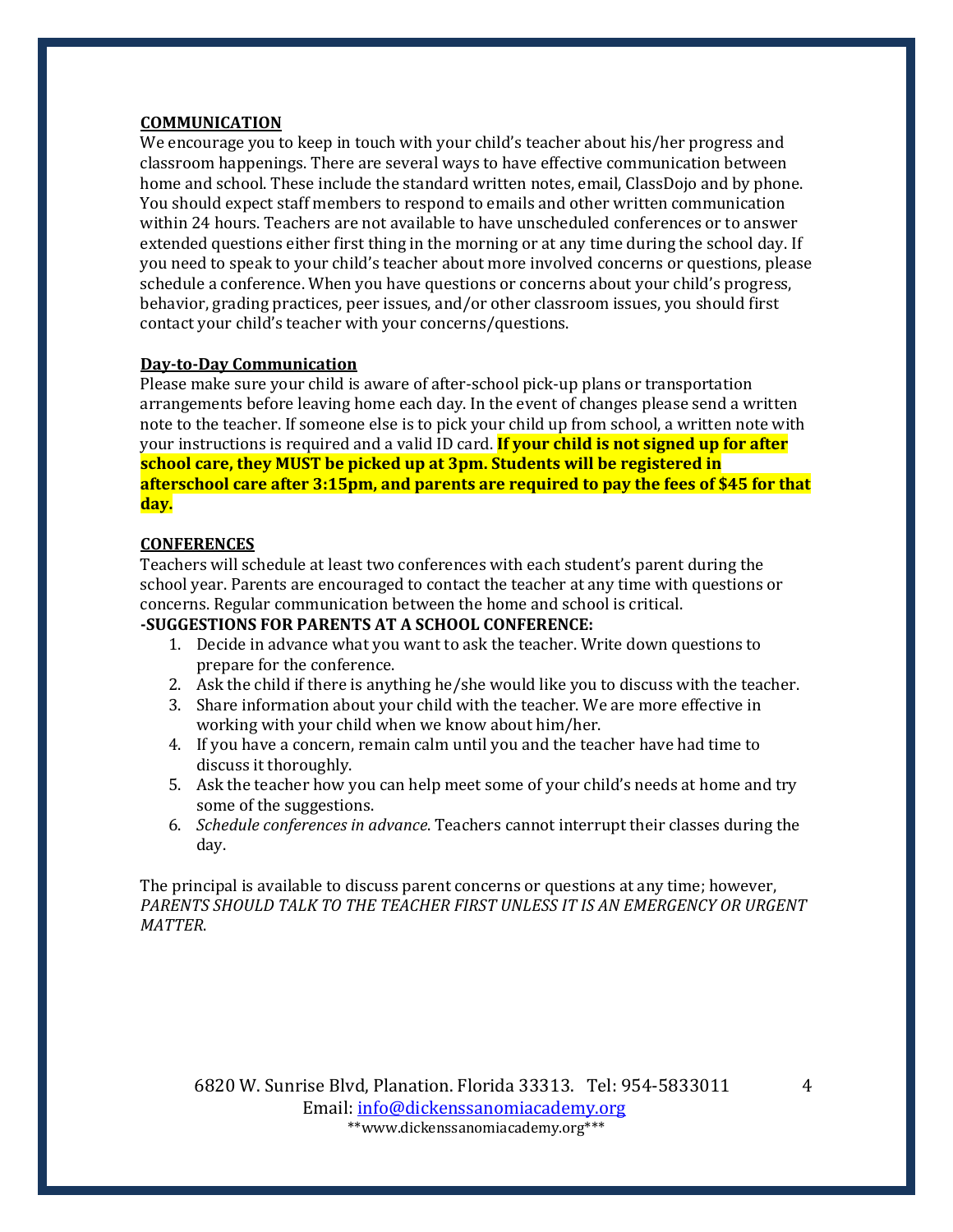# **EMERGENCY CONTACT INFORMATION**

Give your child's teacher the names and phone numbers of a relatives, neighbors, or friends who can be contacted in case of an emergency when you cannot be reached. If this situation changes during the year, please notify the office. This information should be provided on your child's "Personal Data Sheet". This form will be email or can be picked up at open house. Please return them as soon as possible.

# **ILLNESS**

Children should be kept at home when the following symptoms are present: **Fever, diarrhea,** nausea and vomiting, red and watery eyes with drainage, severe headache, and/or **undiagnosed rash.** If a child has a fever of 100.6 or higher, they **must be picked up from** school. Please note: *CHILDREN SHOULD REMAIN AT HOME UNTIL FEVER-FREE FOR 24 HOURS*. 

# **PRESCRIPTION MEDICINE**

Law prohibits teachers and other school personnel from giving prescribed medication to students without the following criteria having been met:

- 1. A medical form must be filled out by your child's doctor stating the medication to be given, the dosage, and the time of day the medication is to be taken. This form is available at your doctor's office or at the school. The completed form must be brought to the school office or faxed to us.
- 2. You, the parent, must present a prescription bottle containing the prescribed medication to the school office.
- 3. At the designated time each day, your child will report to the office where we will give the medication. The date and the time medication was taken will be recorded with our signature.

4.

WE CANNOT GIVE OR ALLOW YOUR CHILD TO TAKE OVER THE COUNTER MEDICATION WHILE AT SCHOOL UNLESS WE HAVE AN OCS MEDICAL FORM. THIS INCLUDES ASPIRIN, COUGH DROPS, ACETAMINOPHEN, ETC.

The responsibility of dispensing medication remains with the principal's office staff. Due to a wealth of responsibilities, it would be better if parents before and/or after school could dispense medication. For example, if a medication needs to be taken three times a day, it can be taken when the child wakes up and the second dose after school hours.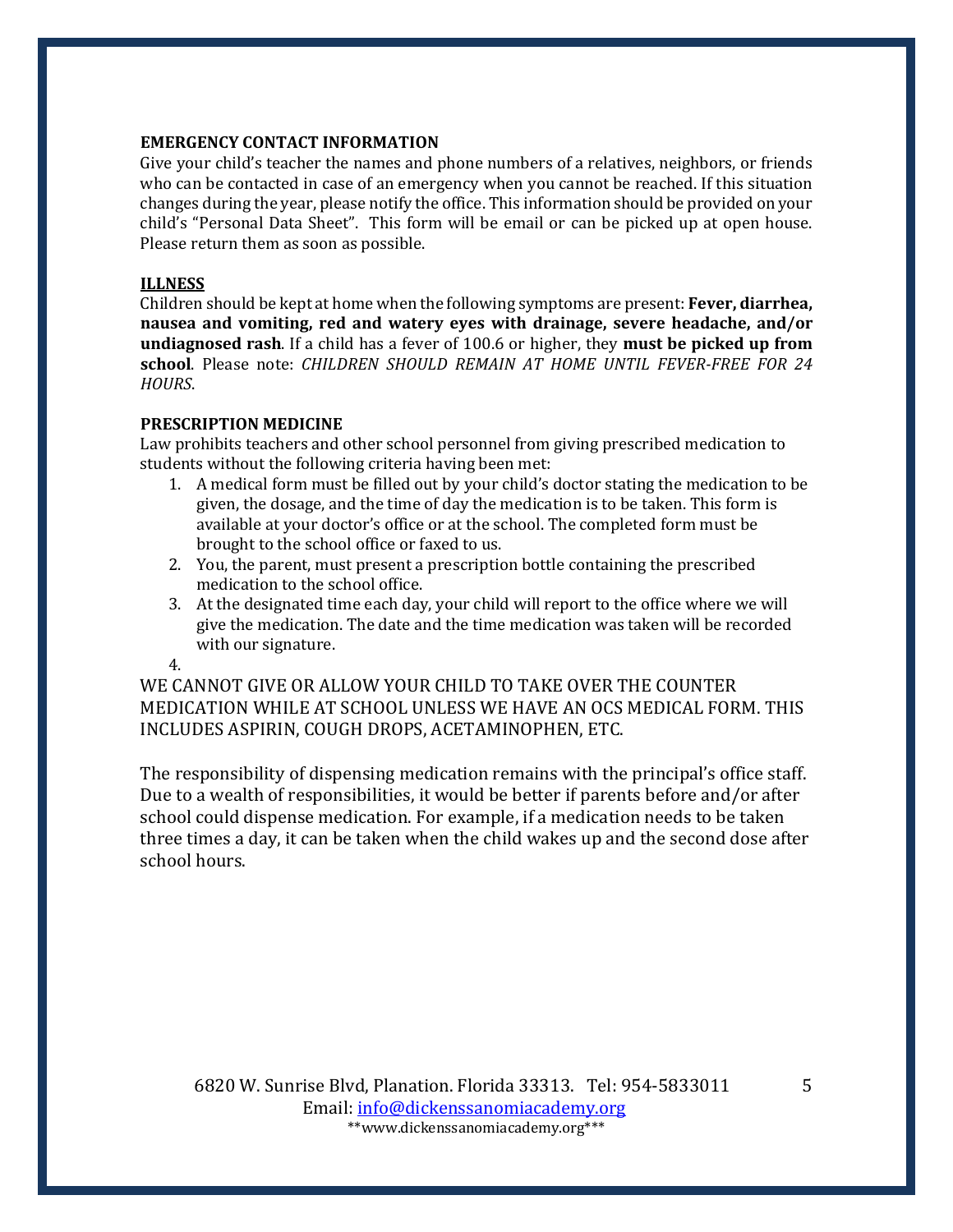### **BULLYING**

We recognize that bullying is disruptive, damaging and sometimes violent, and has a negative effect on school climate. Students who are intimidated and **fearful cannot give their education the single-minded attention they need for success.** Every student has the right to learn and achieve high academic standards in a safe and civil school environment. DSA will not tolerate any acts of bullying of students on school grounds, in school transportation or at any school-sponsored function.

Bullying is a form of aggression, which involves one or more students verbally, **physically, and/or psychologically harassing another student repeatedly over** a period of time. Bullying includes, but is not limited to, acts based on race, gender, color, national origin, sexual orientation, physical characteristics or **mental capacity. Bullying behaviors can make another person feel hurt, afraid, or uncomfortable.**

#### **DISCIPLINE**

*We believe in:*

*- Honesty with kindness and compassion;*

*- Being responsible for our own actions;*

*- Respecting ourselves, others and property; - Working together as one team; and*

*- Always striving to do our best!* 

Parents will be notified if student behavior habitually interferes with teaching and/or learning. Parents will also be notified of acts of kindness and good behavior. We know that positive reinforcement goes a long way.  $\odot$  We also know that an engaging curriculum along with strong relationships (with both students and parents) will set the stage for both academic and social success.

#### **CELL PHONE POLICY**

**DSA** takes pride in instructing our students without the distraction of cell phones in our classrooms. If your child must bring his/her cell phone to school, it must be checked in at the front office at arrival and checked out at pick up. If your child is found with his/her cell phone in class, it will be taken by administration and held for **a** period of 2weeks. IF a student refuses to compile with handing over their cell phone, the student will be disciplined with a suspension of 2 days with community service. DSA expects all students to compile with our cell phone policy.

6820 W. Sunrise Blvd, Planation. Florida 33313. Tel: 954-5833011 Email: info@dickenssanomiacademy.org \*\*www.dickenssanomiacademy.org\*\*\*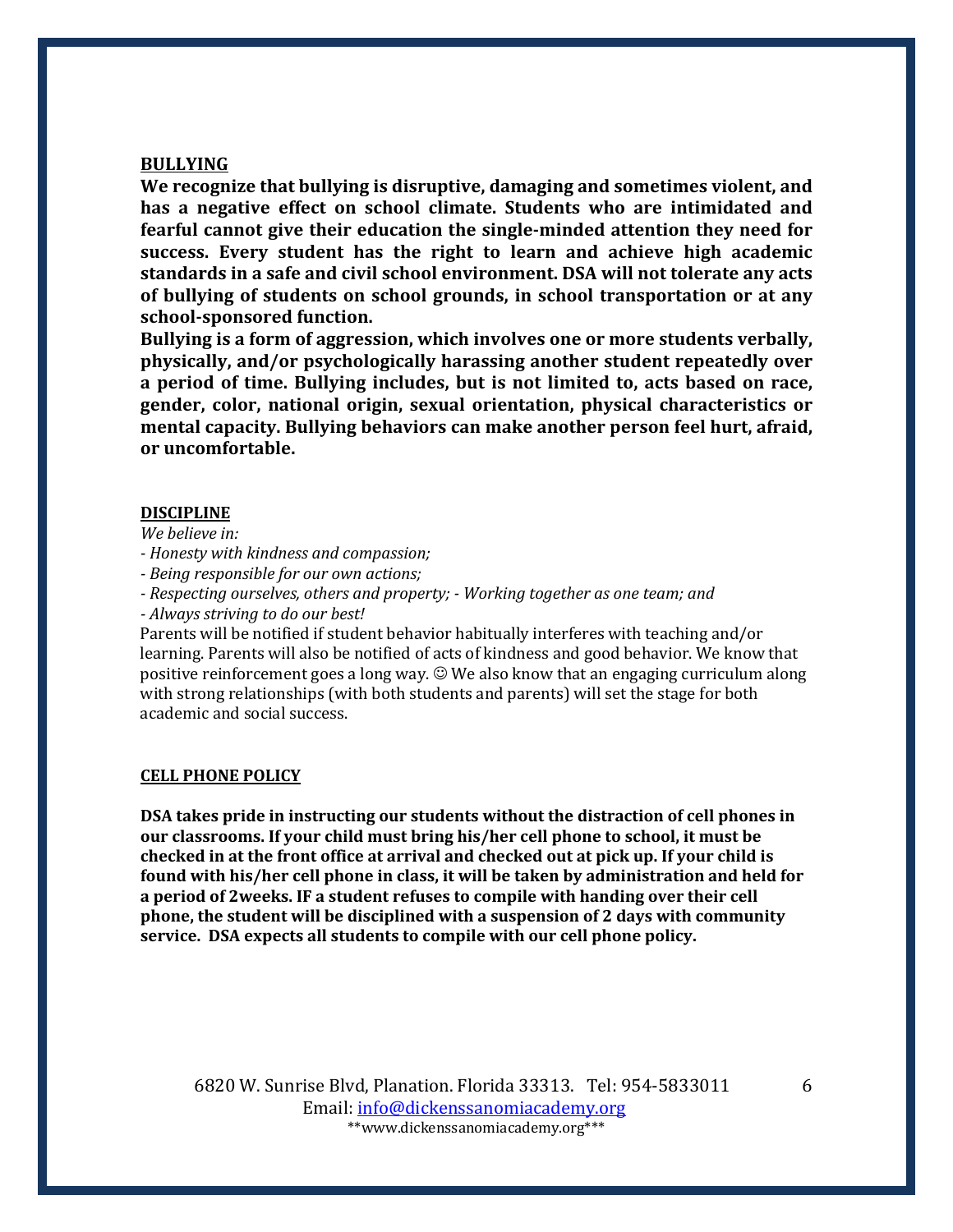## **CURRICULUM**

The curriculum at Dickens Sanomi Academy is aligned with the Florida State B.E.S.T Standards. The teachers at DSA emphasize the importance of both an academic and a social curriculum. All students in grades Elementary, Middle and High School will participate in all core subjects, and at least one of the following specials listed below:

- $\triangleright$  Arts
- $\triangleright$  Life Skills
- $\triangleright$  Circuit Designs
- $\triangleright$  Debate
- $\triangleright$  Financial literacy
- $\triangleright$  Culinary Arts

## **Our Middle/High schools students will have additional electives through our online programs** in ;

- $\triangleright$  Ed options
- $\triangleright$  FLVS

## **WEEKLY FOLDER**

A student work folder, including work produced during the prior week, will be sent home each week. Parents should review the weekly progress of the student and make arrangements for a conference with the teacher if necessary. Parents should keep the materials that are in the folder. We make an effort to include any special bulletins or announcements in this folder, so be on the lookout for these important communications.

## **FIELD TRIPS**

Current educational philosophy recognizes the desirability of using the total community environment as a learning laboratory. To this end, teachers may schedule field trips for their classes. These trips are always arranged **for their educational value** and serve to broaden the student's total educational experience and enable students to see people at work. Every effort will be made to assure both the suitability of any trip away from school and the reasonableness of any cost involved in the trip. For this reason, all field trips must have the approval of the field trip committee. Transportation is provided by bus only. Before a student can go on a field trip, a signed permission sheet from the parent must be on file in the office. **Verbal permission is not accepted**. A field trip is defined as any planned activity that necessitates the student leaving the school grounds during the instructional hours. Some trips may use coach buses and extend outside the normal school hours.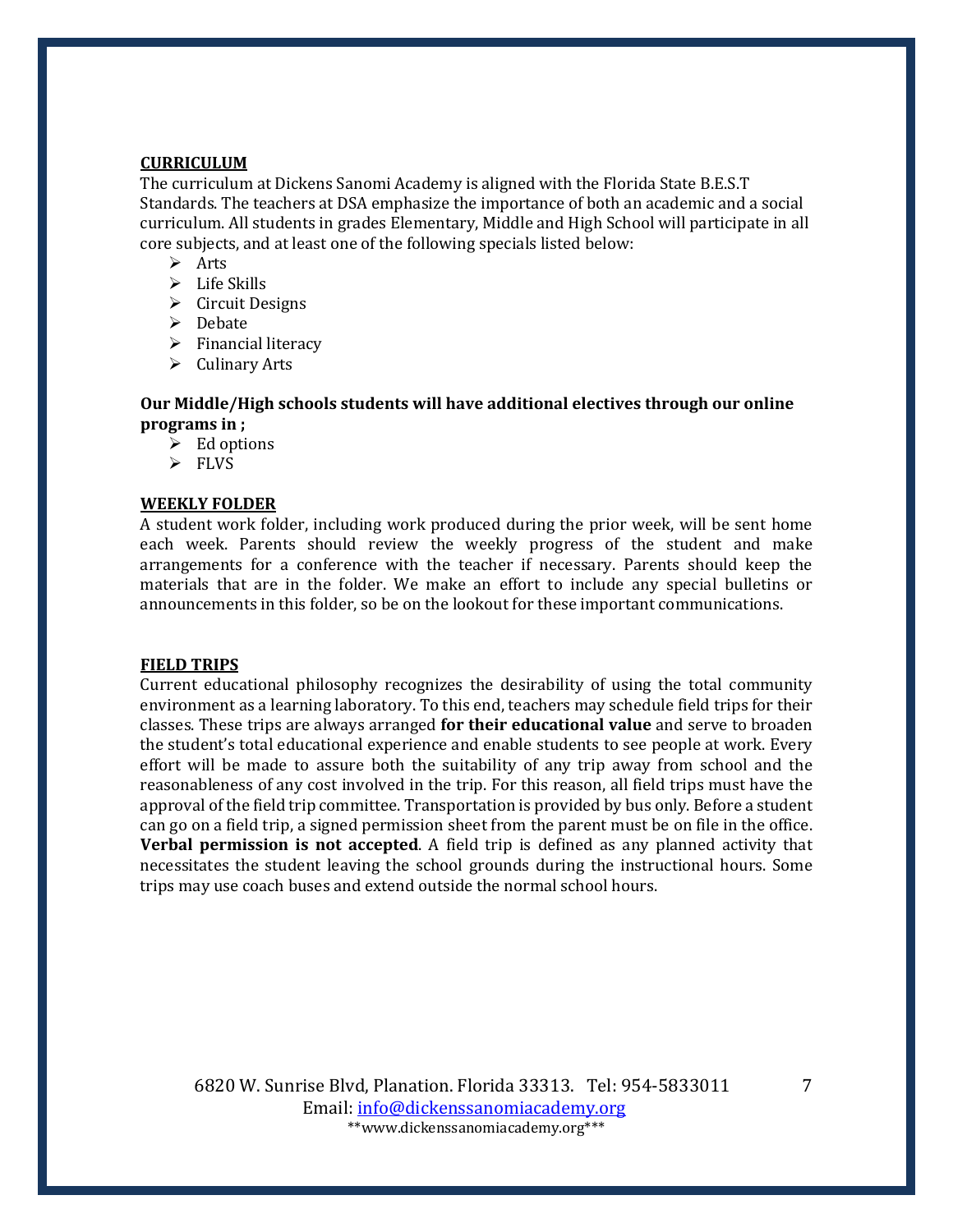## **INCLEMENT WEATHER AND OTHER EMERGENCIES**

When weather conditions (Storms, hurricane, etc) threaten the safety of the students, it may be necessary to close school for the entire day, delay opening of school, or dismiss school earlier than usual.

In the event of inclement weather, listen to the local radio and news stations for school delays and/or closings. When school is delayed for students, staff may often work on a delayed schedule as well. Please do not drop your child off earlier than the times stated. If bad weather begins during the school day, the district office will make a decision and notify schools as well as send notification to you or other people listed on your child's emergency card. Please do not call the school to inquire about closings because our lines need to remain open for communication. 

\*Please make sure that we have current, working phone numbers for you and other emergency contacts for your child. Inform us of any changes to these numbers. We need a reliable way of getting in touch with you or another person responsible for your child at all times.

LUNCH: All students are required to bring healthy lunches. Students can also order hot lunches from our vendors.. DSA and its staff members are not permitted to heat **up** any lunches brought or bought by any student. Middle and High School students can heat up their food in the microwave provided in their building. Please note, DSA and its Members are not liable for any Middle or High School Student over heating their food or and injuries resulting in heating their lunches.

#### **VISTORS TO CAMPUS**

All visitors, including school and classroom volunteers, must first sign in at the main office before going to classrooms or other areas on campus.

#### **School Office Contacts:**

**Office Manager: Nicky Bandoo Email: billing@dickenssanomiacademy.org Director of Administration: Woody Gracia Email: info@dickenssanomiacademy.org Program Director of Upper School: Harlens Michell Email: hmichelldsa@gmail.com** Accountant: Mrs. Ese Jack Email: ejack@dickenssanomiacademy.org **Mental Health Specialist: Nikia Brooks Email: nbrooks.dsa@outlook.com** 

6820 W. Sunrise Blvd, Planation. Florida 33313. Tel: 954-5833011 Email: info@dickenssanomiacademy.org \*\*www.dickenssanomiacademy.org\*\*\*